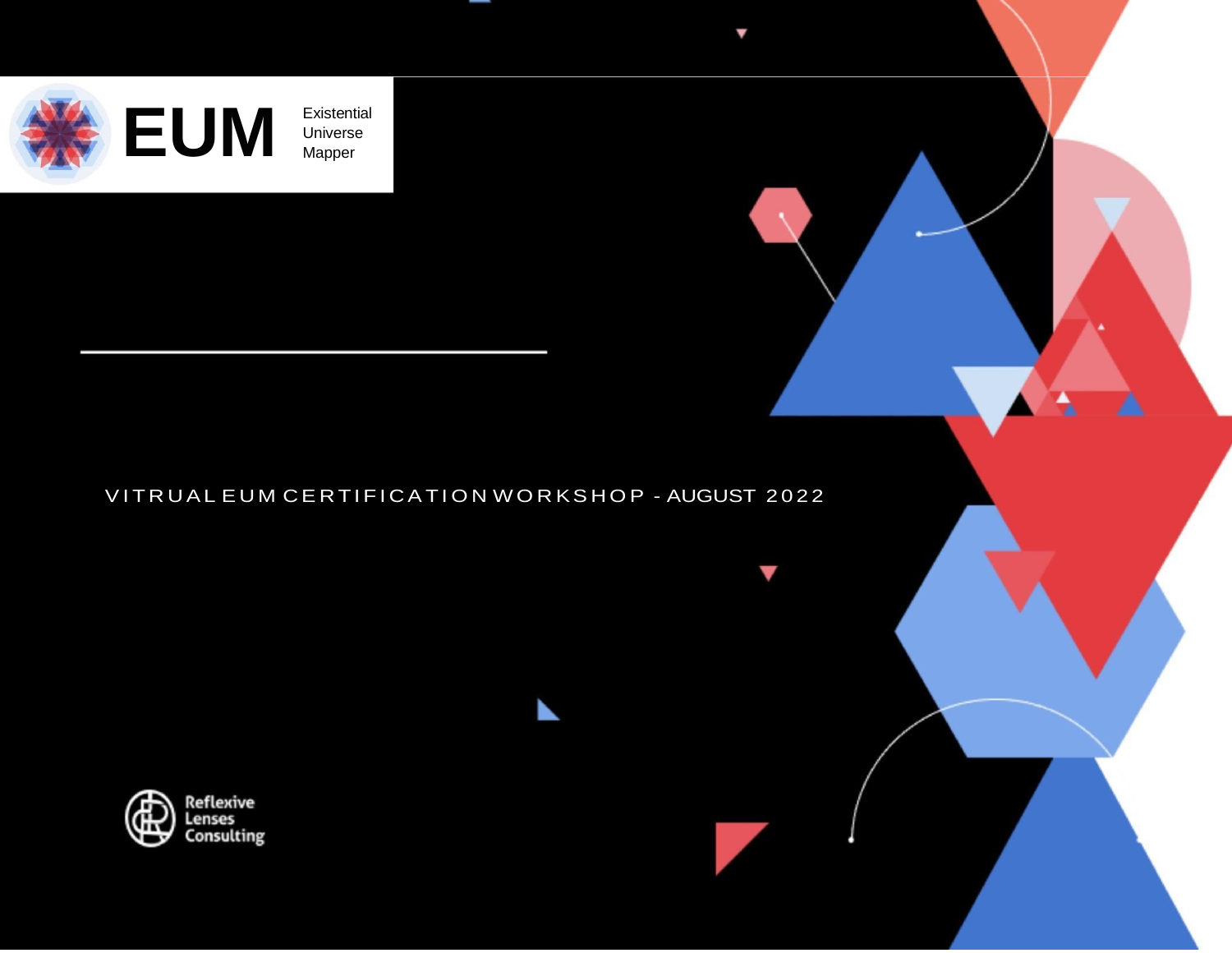# **WHAT IS ON OFFER:**

# **WHAT IS EUM?**

**Reflexive Lenses Consulting offers a composite workshop to get certified in both EUM- I and EUM-O frameworks and reports.**

**The certification will enable the practitioners to use both the tools and reports with individuals.**

# **FOR WHOM:**

- **Professionals in HR and OD,**
- **Coaches, Consultants, Change Agents**
- **Counsellors, Internal OD Anchors or Internal Consultants,**
- **Leaders, and individuals interested in understanding themselves and their people**
- **anyone who wishes to learn and apply this framework in their professional setting**

Reflexive Lenses Consulting offers a composite workshop with an opportunity to get certified in both EUM-I and EUM-O frameworks and reports.

**EUM represents an evolutionary framework, and a set of associated tools that serve diagnostic and developmental needs ofindividuals and organizations.**

**The EUM framework has been created by Ashok Malhotra. Major contributing influences have 13.3been the work of Prof. Clare Graves, and various strands of Indian philosophical thought such as pluralism and context-sensitivity**

**The Framework has helped over 7000+ individuals steer their personal and professional journeys, and offered significant insights to craft a substantive transformation agenda for over 200 organizations.**

**EUM framework and tools are being used in India, UK, USA, China, Japan and many parts of the southeast Asia.**

**150 practitioners over three continents who have found EUM to be a powerful diagnosis and development tool for Coaching, Organization diagnosis and Leadership Development. Our clients' expressions have often included words like "life changing", "impactful", "eye opener", etc.**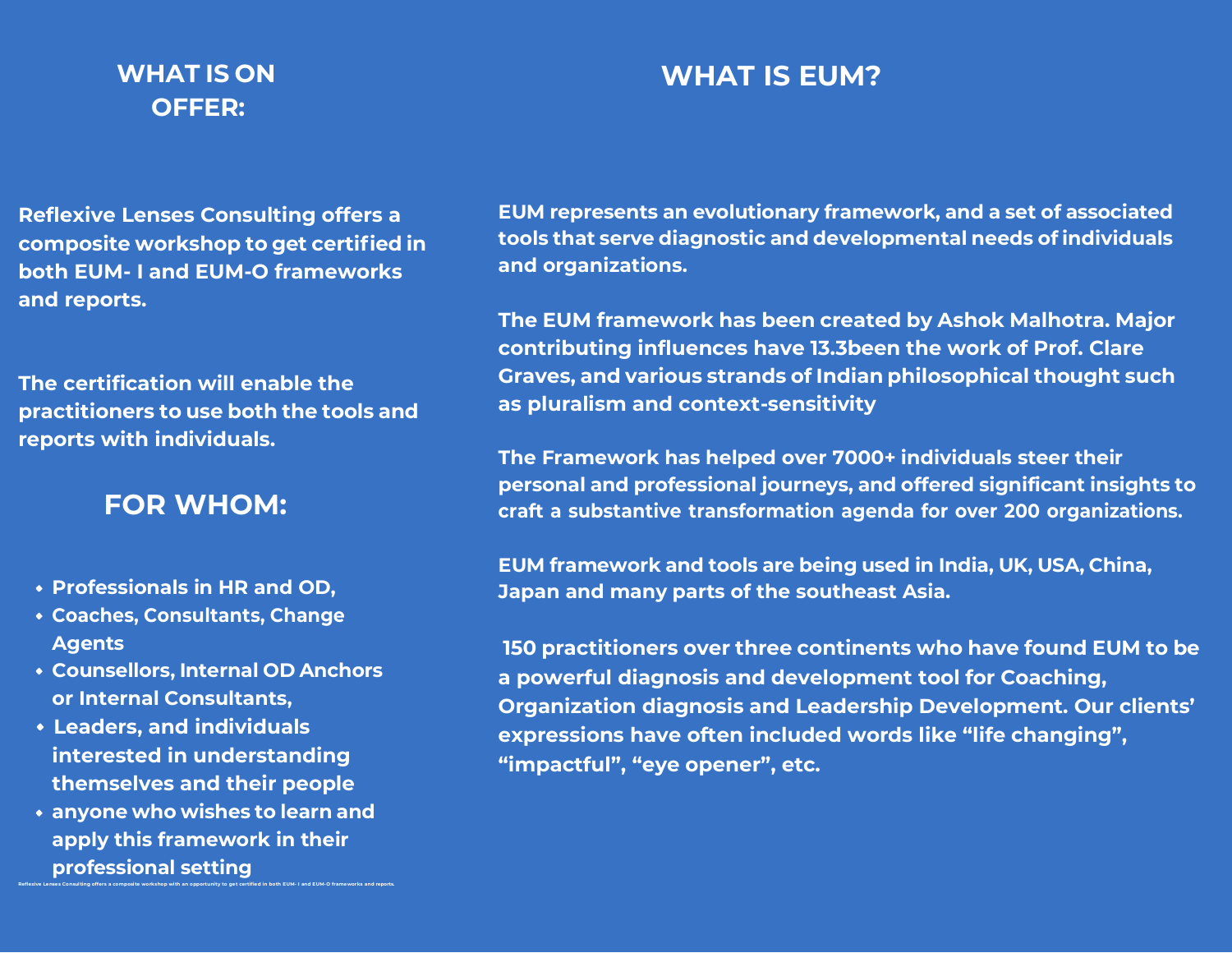# **ABOUT EUM-I ABOUT EUM-O THE CERTIFICATION PROCESS**

**The EUM-I enables an exploration and portrayal of an individual's identity and role taking on a wide canvas.**

**Unlike some other tools that are deterministic and are based on an "a priori" construct of types of people, the EUM-I addresses people as vested with a range of potentials, allowing for their unfolding through a process of dynamic engagement with their context.**

**The EUM-I maps the individual both as a "whole", and as a "part" of the larger context, offering insights on his/her membership in familial systems, institutions, organizations and the society at large.**

**The Organization Identity Mapper or the EUM-O framework is a lens to explore the myriad relationships that co-exist between the organization, its multiple stake-holders, its ecology and its individual employees.**

- **EUM-O serves both as a diagnostic lens as well as an OD tool to co-design viable organizations, and enable strategic fitness. The Organization Identity report provides deep insights into :**
- **•How the organization perceives itself and what it wishes to become**
- **•How it deals with various tensions and polarities**
- **•Some of the issues which it needs to address to enhance fitness and be responsive to its context**
- **•Registration for the Certification Workshop**
- **•Completion of the EUM-I and EUM-O instruments**
- **•1-1 session with an RLC consultant on your own EUM-I profile**
- **•Compulsory attendance in all the workshop sessions (6 days in all)**
- **•Completion of all homework**
- **•Completion of the Certification examination**

**The workshop will be facilitated by Abhay Phadnis and Sarbari Gomes and cofacilitated by some members of the EUM Partners community**

**The author of the EUM framework, Ashok Malhotra, will also join us in the first session to talk about the genesis of the framework and the EUM-I and EUM-O instruments.**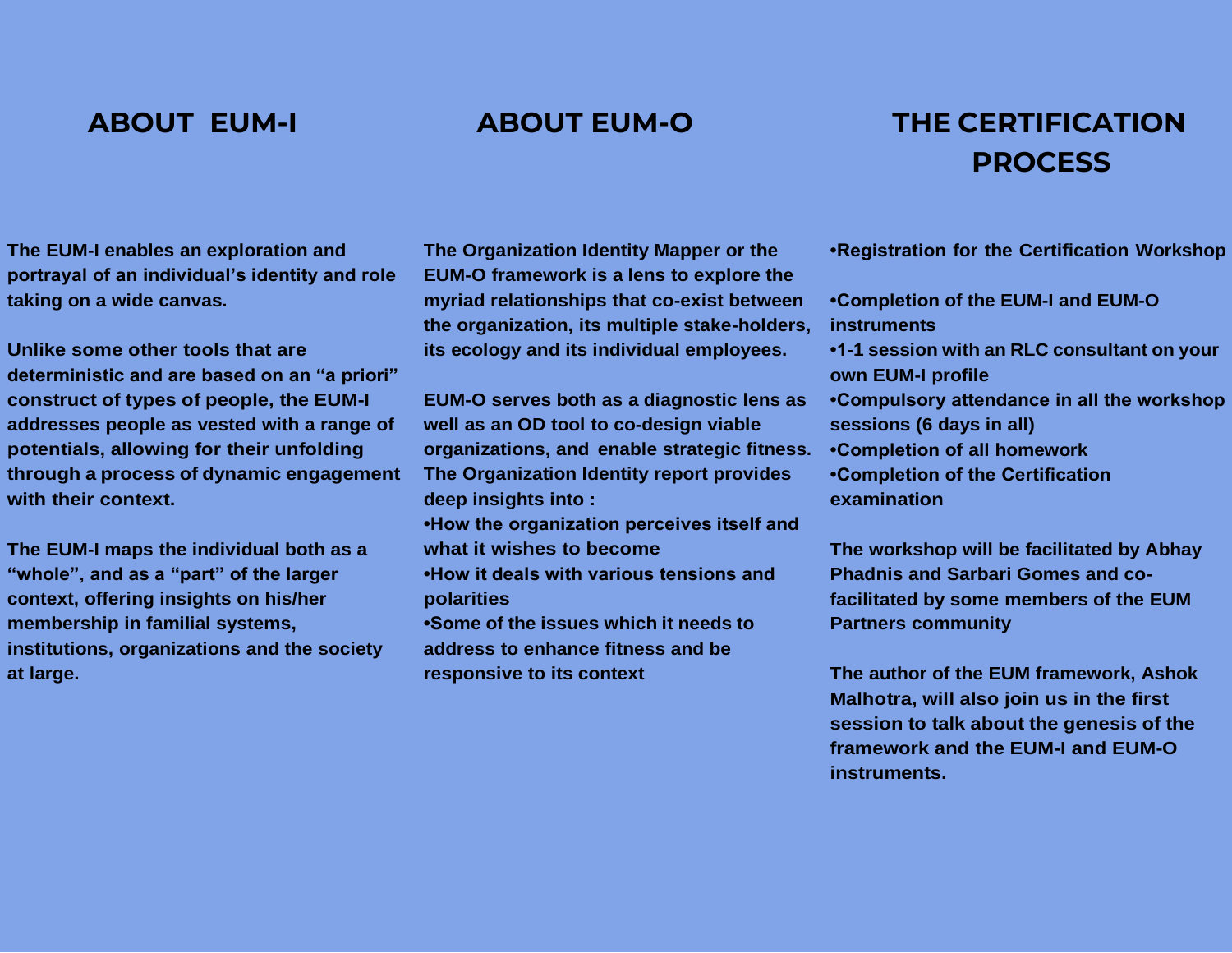| <b>DATES</b>                                                                                                   | <b>SESSION TIMINGS</b> | <b>ADDITIONAL WORK*</b>                                                                                                                                                                              |
|----------------------------------------------------------------------------------------------------------------|------------------------|------------------------------------------------------------------------------------------------------------------------------------------------------------------------------------------------------|
| <b>Session 1:</b><br><b>Friday August 12,2022</b>                                                              | 10.00 to 12.30 IST     | In the period August 12-17<br>• ~2 hours of homework to<br>be done<br>. I hour for 1-1 session with<br>an RLC consultant on your<br>own EUM-I profile                                                |
| <b>Sessions 2-4</b><br><b>Thursday August 18,</b><br><b>Friday August 19, and</b><br><b>Saturday August 20</b> | 09.00 to 13.00 IST     | <u>In the period August 18-25:</u><br>~1 hour of homework<br>each on 18 and 19 August<br>~2 hours of homework in<br>the period 20 - 25 August                                                        |
| <b>Sessions 5-6</b><br><b>Friday August 26</b><br><b>Saturday August 27</b>                                    | 09.00 to 13.00 IST     | In the period 26 Aug- 11 Sept.<br>~1 hour of homework - August<br>26<br>~2 hours required to complete<br>the certification examination<br>any time in the period 27<br><b>August to 11 September</b> |

**\*Please note that attendance on all days is mandoatory, as is completion of all homework and the certification examination**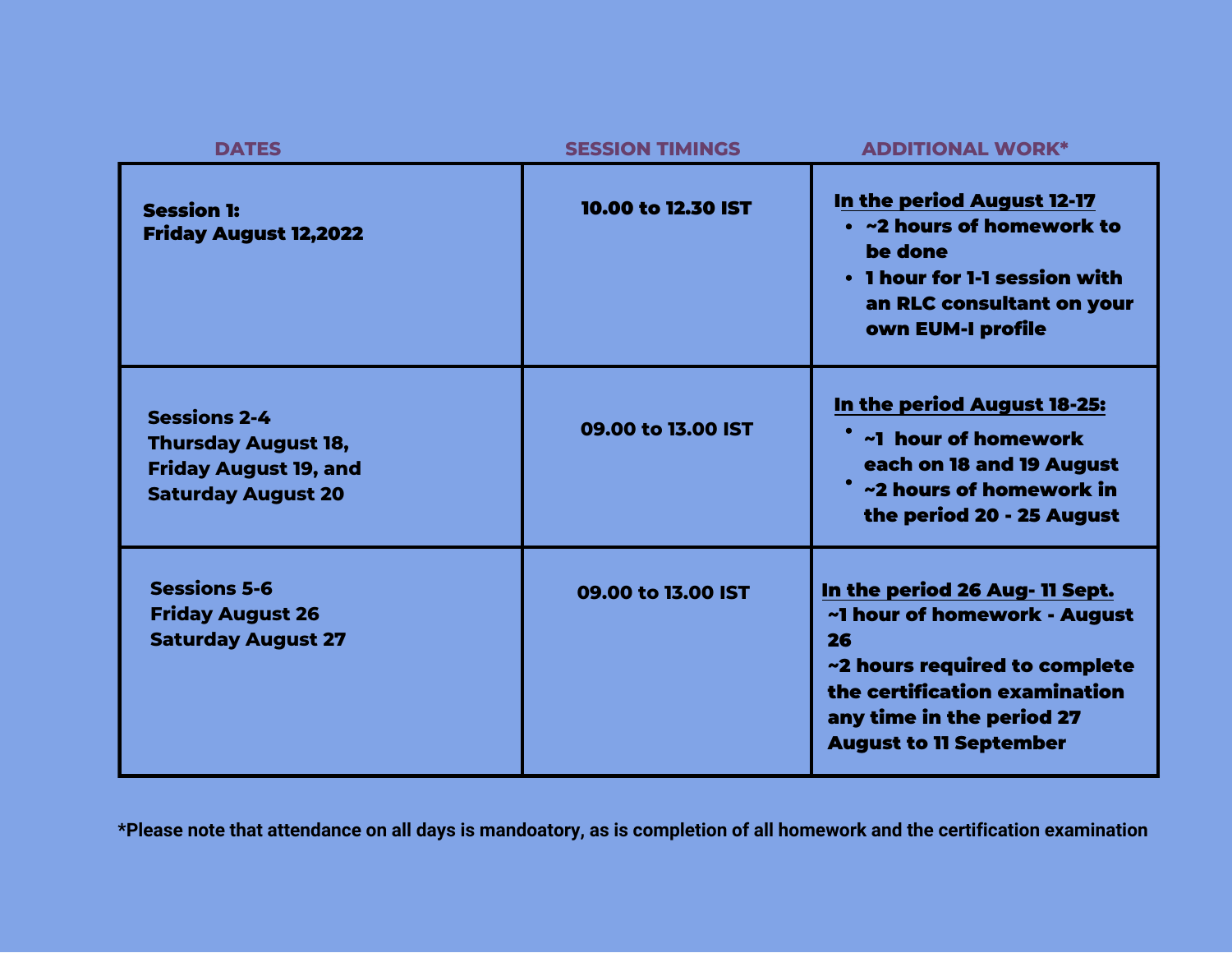# **How to Register and Payment terms**

**FOR REGISTRATION PLEASE WRITE TO [ACCOUNTS@EUMLENS.IN](mailto:accounts@eumlens.in)**

**FEE STRUCTURE: INR 70,800/- \*INCLUSIVE OF GST\***

**EARLY REGISTRATION DISCOUNTS:**

**• FOR PAYMENTS RECEIVED BEFORE 30 JUNE 2022: INR 55,460 \*INCLUSIVE OF GST\***

**• FOR PAYMENTS RECEIVED BETWEEN 01 JULY AND 20 TH JULY 2022: INR 61,360 \*INCLUSIVE OF GST\***

**• ANY PAYMENT RECEIVED ON OR AFTER 21ST JULY 2022: INR 70,800 \*INCLUSIVE OF GST\***

**REFUND POLICY:**

**• FOR ANY CANCELLATION REQUEST RECEIVED BEFORE 20TH JULY 2022: 90% OF FEES WILL BE REFUNDED**

**• FROM 21 JULY 2022 ONWARD, THERE WILL BE NO REFUND;**

**AT RLC'S DISCRETION, THE REGISTRATION MAY BE TRANSFERRED TO THE NEXT CERTIFICATION WORKSHOP FOR NO ADDITIONAL FEE.**

# **How to Make Payment**

- **FOR CHEQUE / DRAFT IN FAVOR OF REFLEXIVE LENSES CONSULTING PRIVATE LIMITED FOR**
- **NET TRANSFER, OR PAYMENT THROUGH CREDIT OR DEBIT CARDS, PLEASE C ONTACT: MS. MAHALAKSHMI AT [ACCOUNTS@EUMLENS.IN](mailto:accounts@eumlens.in) OR AT MOBILE: 9176680727**

**Nominations will be confirmed only on receipt of workshop fees**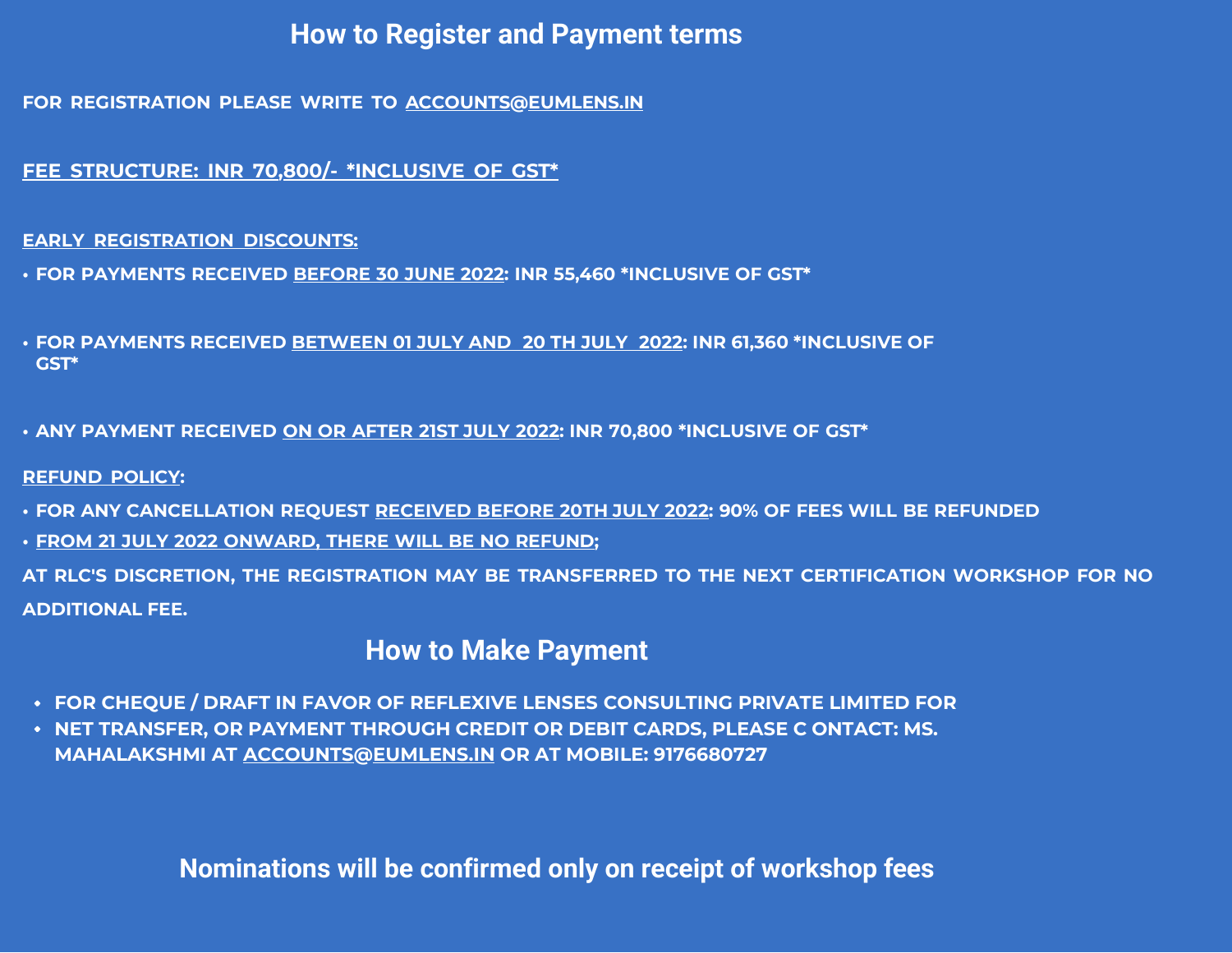

**Lead Facilitator**

### **Abhay Phadnis**

**Abhay is a Founder Member of Reflexive Lenses Consulting and a Management Consultant who works in areas of individual and organization effectiveness.**

**After earning degrees in psychology nd HR, he has worked in different roles in the corporate world for over 20 years before become a consultant and executive coach. He is deeply interested in psychometrics and hold a Level B certification in psychological testing from the British Psychological Society. He has been involved with the development of the EUM instruments for almost 20 years and has used it extensively in his work with both individuals and organisations. Beyond work,**

**Abhay is passionate about cryptic crosswords, Urdu poetry, Hindustani classical and Hindi film music, and detective fiction. Abhay resides in Chennai**

**For more information about Abhay, please visit: https:/[/www.linkedin.com/in/aphadnis/](http://www.linkedin.com/in/aphadnis/)**



### **Ashok Malhotra - Author EUM Framework and Tools**

**Ashok will also join us in the first session to talk about the genesis of the framework and the EUM-I and EUM-O instrumentss**